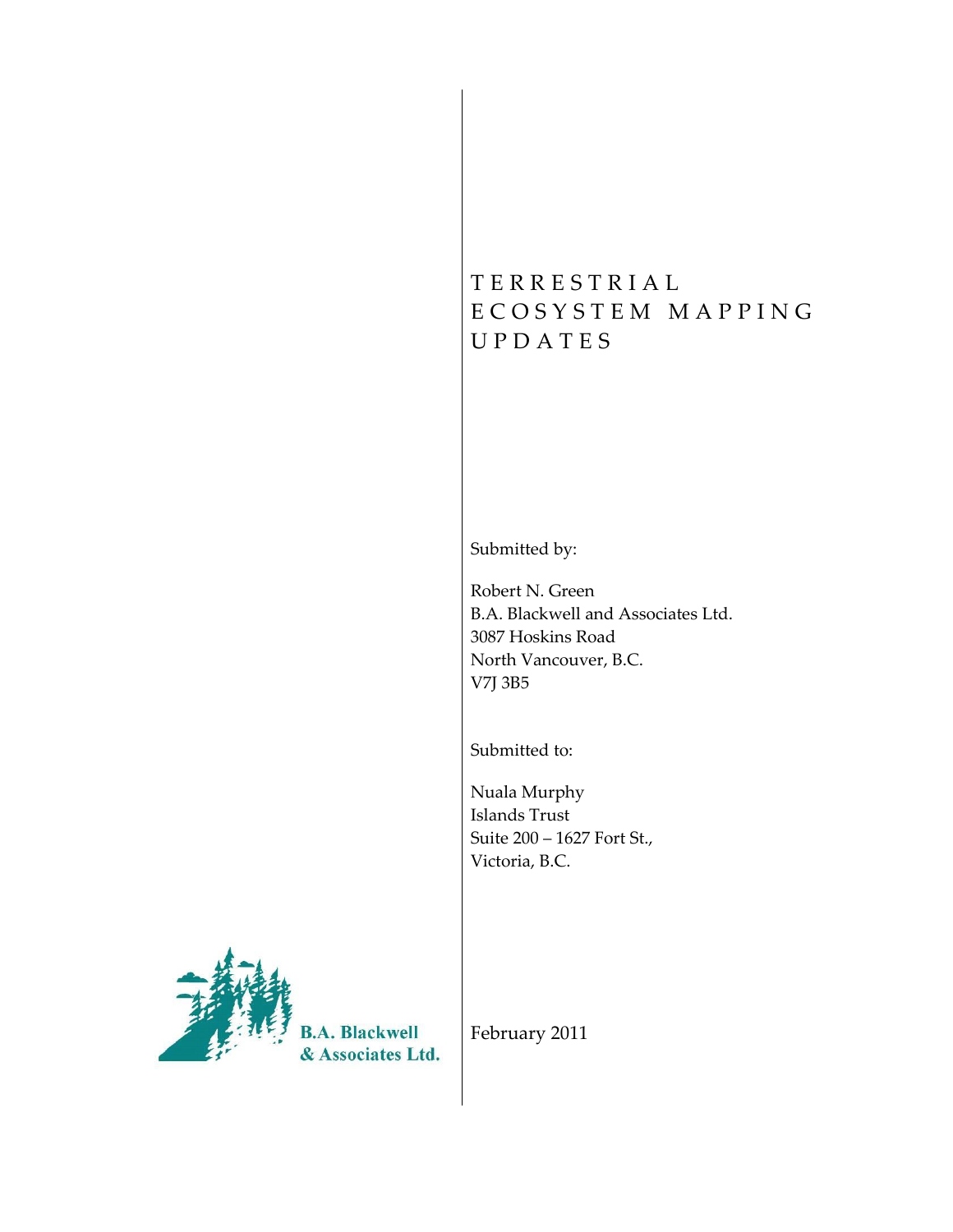## **Table of Contents**

| 3.0 |  |
|-----|--|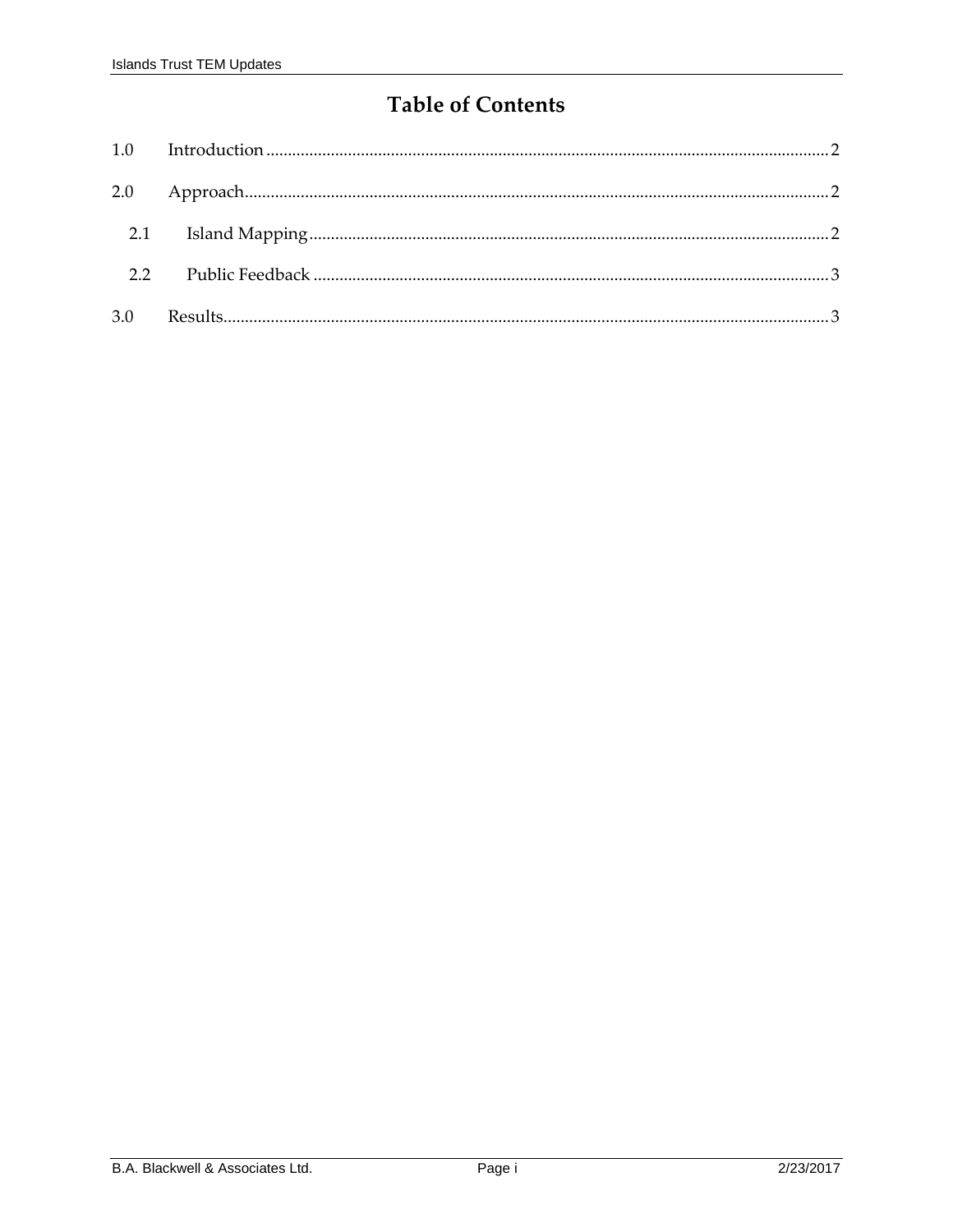### <span id="page-2-0"></span>**1.0 Introduction**

Islands Trust has assembled Terrestrial Ecosystem Mapping (TEM) data from several projects that cover the Trust area. This includes CDF Zone (including Saltspring Island subproject) mapping completed in 2008 (Madrone), Howe Sound mapping completed in 2009 (Madrone), and Parks Canada Southern Gulf Islands mapping completed in 2007 (B.A. Blackwell & Associates). This data has been translated and merged into a standardized database for Islands Trust planning applications. ("TEM\_SEM" database).

The objectives of this project addressed two issues associated with the above data:

- 1. map the small islets and islands not previously captured in the original TEM mapping.
- 2. review the public feedback comments received from review of TEM map products, and adjust existing TEM data where warranted.

### <span id="page-2-1"></span>**2.0 Approach**

#### <span id="page-2-2"></span>**2.1 Island Mapping**

A spatial database containing all the islets/islands requiring mapping was obtained from Islands Trust. This was derived from the provincial TRIM data and as such, included some minor inaccuracies in shoreline locations, particularly for small islets. These were left unadjusted to be consistent with the original CDF Zone mapping project.

Digital orthophotos for the majority of the islands was obtained from Islands Trust. These included flights from 2002, 2006, 2007, 2008, and 2009. This was the primary source of imagery used for mapping. Since the majority of the islands were small and with limited relief, the 2D ortho imagery was of sufficient quality to conduct TEM mapping. A number of islands were not covered by the ortho coverages. For these areas, we used a combination of sources, including the airphotos from the original TEM mapping projects where available, the Bing Maps ArcMap add-on showing "aerial" coverage, the Winchelsea Conservation Covenant baseline documentation, and photos of Ballenas Island from *marinas.com* and *privateislandsonline.com* websites.

Mapping was done in a Personal Geodatabase feature class in ArcMap 9.3. Polygons were delineated where required, and attributes entered directly in the attribute table. Some clusters of islets were encountered that were included in multipart polygons. These were "exploded" into component islands prior to mapping. Mapping was consistent with the CDF Zone data, including the resolution and map legend. Once the mapping was completed, an error checking routine was done on the attribute table using a series of queries in Access. This ensured polygon components summed to 100%, fields were filled where required, and correct field codes were used. The data structure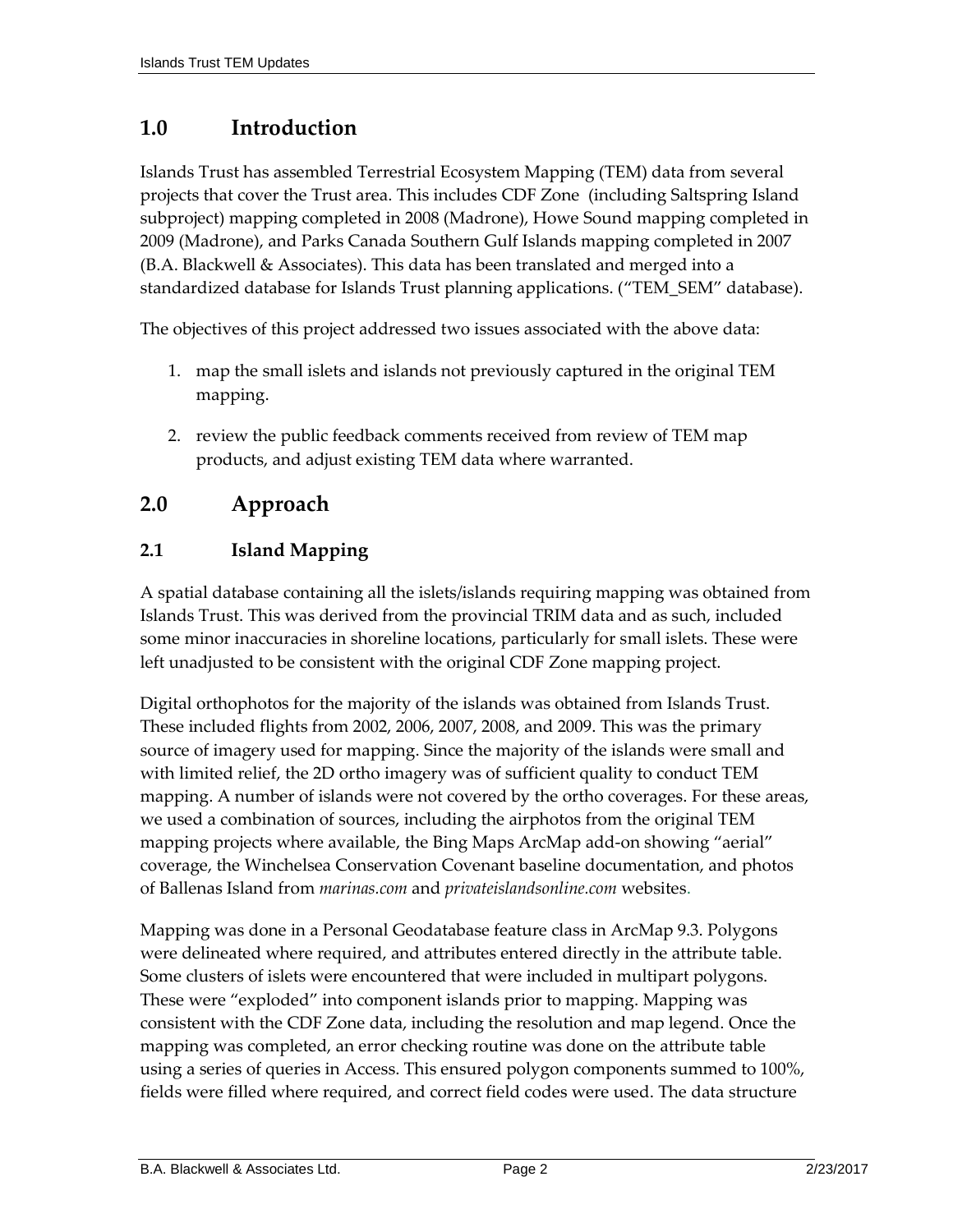used was consistent with the original TEM\_SEM database. The supplemental fields derived by Islands Trust from the TEM attributes were left empty, to be processed with the appropriate algorithm at a later data.

#### <span id="page-3-0"></span>**2.2 Public Feedback**

Public feedback items were included in a spreadsheet provided by Islands Trust. Each of these items was reviewed in conjunction with the original mapped airphotos from the CDF Zone and Parks Canada projects. For the Howe Sound area, the Purview 3D models used in the original mapping were obtained and reviewed using the PurVIEW ArcGIS Desktop in ArcMap 9.3.

Each feedback item was reviewed to determine whether they are appropriate for the scale of the original inventory, if they are ecologically appropriate and if they are visible and mappable. Where they were deemed appropriate, revisions were made to the attribute database and polygon linework as required in the TEM\_SEM data. A new field was added which indicated the type of change made to the data. All polygons that had a documented change were exported into a separate feature class that formed the deliverable item. A record was kept for each item in the feedback spreadsheet indicating whether or not a change was made, and a brief description of what was changed or why changes were not warranted.

For North Pender Island, the issues to review were locations of water/wetland features identified by the Pender Island Conservancy Association and Pender Islands Trust Protection Society (PICA). A shape file containing spatial data for these features was obtained from Islands Trust. A separate feature class was created that contains numbered polygons around the assessed items. These can be referenced to the itemized comments in the feedback spreadsheet. Very small features identified as single locations were beyond the original mapping resolution and not reviewed.

### <span id="page-3-1"></span>**3.0 Results**

The deliverable GIS items consist of three feature classes in a Personal Geodatabase (*IslandsTrust\_TEM\_completion\_Feb6\_2011.mdb*). These include:

**Islands\_NOTEM\_Data**: mapped islands/islets with TEM data

**Feedback\_polygons**: polygons extracted from TEM\_SEM which have been adjusted according to feedback comments. The CHANGE field indicates the type of change made (ATT=attributes only, PO=polygon only, PA=polygon and attributes)

**PICA\_checks**: numbered polygons around water features in PICA data that can be cross-referenced to comments in the feedback spreadsheet.

An overview synopsis of the results are shown in Tables 1 and 2..